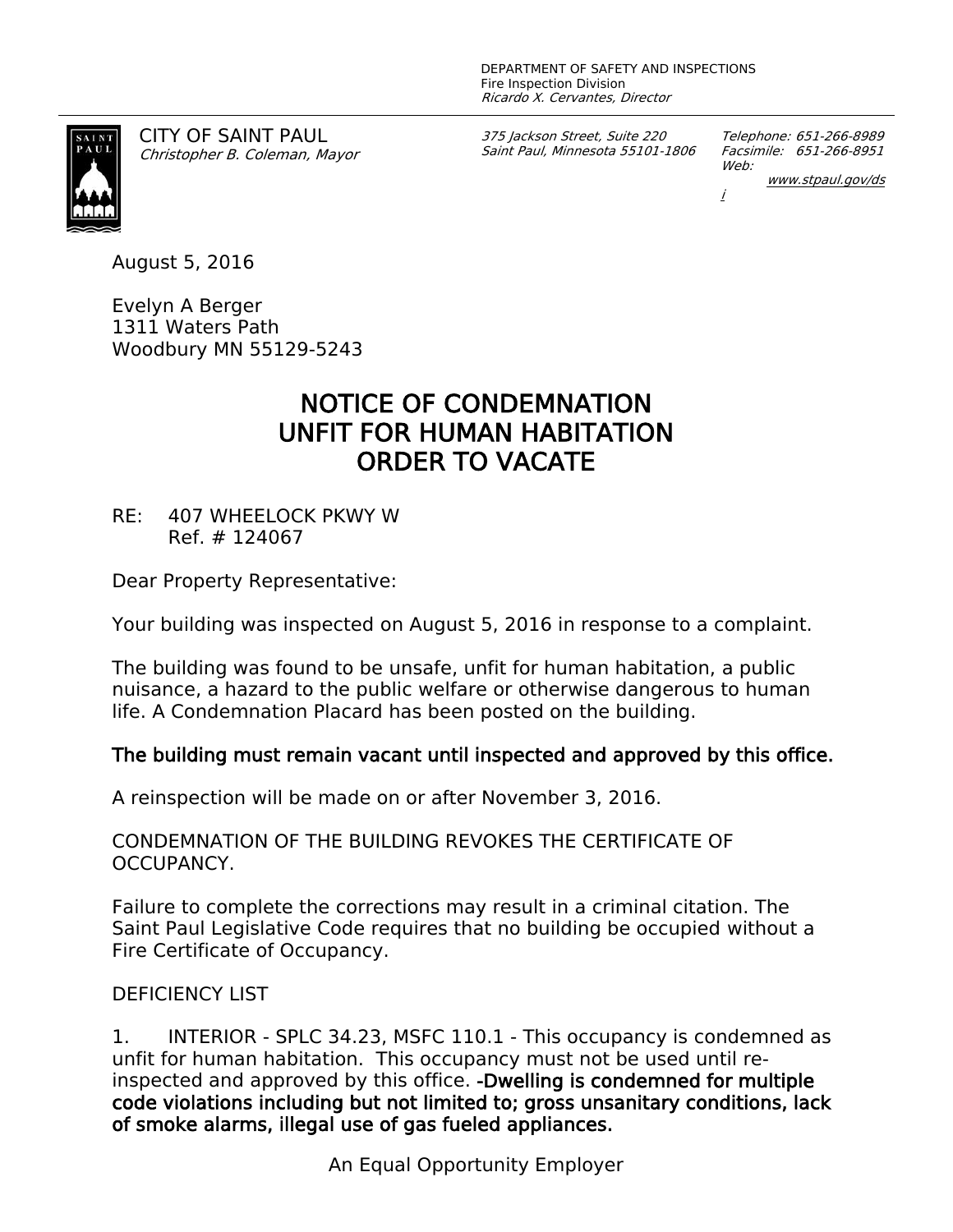2. EXTERIOR - EAST ENTRY DOOR - Ext. Door SPLC 34.09 (3), 34.33 (3) - Repair and maintain the door in good condition.

3. EXTERIOR - GARAGE - MSFC 605.5 - Discontinue use of extension cords used in lieu of permanent wiring.

4. EXTERIOR - SPLC 34.09 (3), 34.32 (3) - Repair and maintain the window glass where cracked or missing.

5. INTERIOR - BASEMENT - MSFC 315.2.5 - Fueled equipment, including but not limited to motorcycles, mopeds, lawn-care equipment and portable cooking equipment, shall not be stored, operator or repaired within a building. -Propane tank and torch being used in the basement.

6. INTERIOR - BASEMENT - UMC 1346.703 - Provide 30 inches clearance around all mechanical equipment. -Remove the items away from the water heater and furnace.

7. INTERIOR - BASEMENT - MSFC 1026.1 - Provide and maintain an approved escape window from each sleeping room or area, or discontinue use of area as a sleeping room. This work may require permit(s). Call DSI at (651) 266-8989.

8. INTERIOR - SPLC 34.10 (5), 34.33 (4), 34.16 - Provide and maintain interior in a clean and sanitary condition. -Dwelling has animal urine and feces throughout. Thoroughly clean and sanitize.

9. INTERIOR - SPLC 34.10 (7), 34.34 (6) - Repair and maintain the walls in an approved manner.

10. INTERIOR - SPLC 34.10 (7), 34.34 (6) - Repair or replace and maintain the floor in an approved manner. -Floors are permeated in urine and feces.

11. INTERIOR - SPLC 34.16 (2) - Properly dispose all of your garbage in the owner-provided containers. -Garbage is being stored on the front porch.

12. INTERIOR - MN Stat. 299F.362 - Immediately provide and maintain a smoke detector located outside each sleeping area. -Smoke detectors missing and disabled.

13. INTERIOR - MN State Statute 299F.50 Immediately provide and maintain an approved Carbon Monoxide Alarm in a location within ten (10) feet of each sleeping area. Installation shall be in accordance with manufacturer's instructions.-